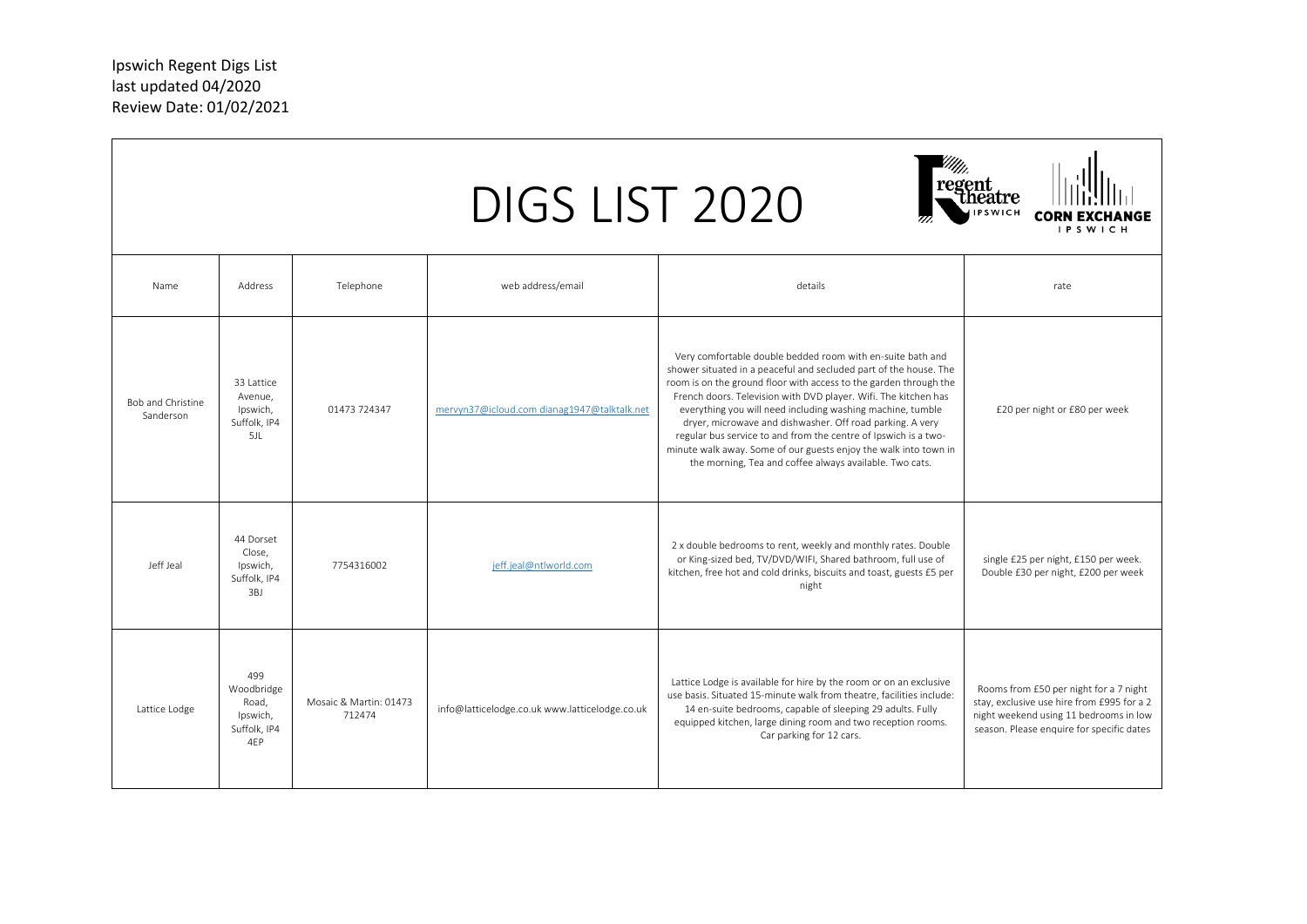| Grove Guest House        | 14b Grove<br>Lane.<br>Ipswich, IP4<br>1NR                   | Mosaic & Martin: 01473<br>712474 | info@latticelodge.co.uk www.latticelodge.co.uk | Grove Guest House is available for hire by the room or on an<br>exclusive use basis. Situated a 10-minute walk from theatre,<br>facilities include: 5 en-suite bedrooms, capable of sleeping 9<br>adults. Fully equipped kitchen, dining room and utility/laundry<br>room. Please note that there is no living room. Car parking for 3/4<br>cars. | Rooms from £30 per night for a 28<br>consecutive night stay, exclusive use hire<br>from £950 for a 7-night stay using 5<br>bedrooms in low season. Please enquire<br>for specific dates |
|--------------------------|-------------------------------------------------------------|----------------------------------|------------------------------------------------|---------------------------------------------------------------------------------------------------------------------------------------------------------------------------------------------------------------------------------------------------------------------------------------------------------------------------------------------------|-----------------------------------------------------------------------------------------------------------------------------------------------------------------------------------------|
| Toothbrush<br>Apartments | Various<br>locations,<br>enquire for<br>details             | Mosaic & Martin: 01473<br>712475 | info@latticelodge.co.uk www.latticelodge.co.uk | Toothbrush Apartments are the largest provider of serviced<br>apartments in Ipswich, with over 25 apartments at various<br>locations around the town. The closest are at St Edmund House, a<br>5-minute walk from the Ipswich Regent Theatre.                                                                                                     | Prices from £50 per night for a 28<br>consecutive night stay in a studio<br>apartment.                                                                                                  |
| Mackie Ryan              | 47 Graham<br>Road,<br>Ipswich<br>Suffolk, IP1<br>3QF        | 01473 251541<br>07950206953      | mackieryan@msn.com                             | Double rooms, one with double bed one with King-sized bed. Full<br>use of kitchen and washing machine, fridge and cupboard for own<br>use in kitchen. WIFI, TV and video player. Victorian house with on<br>road parking. Two cats.                                                                                                               | £100 per person for one week                                                                                                                                                            |
| Ms Maggi Digby           | 51 Anglesea<br>Road,<br>Ipswich,<br>Suffolk IP1<br>3PJ      | 01473 405525 OR<br>0771388602    | digby.maggi@gmail.com                          | 3 x double room all with digital TV and Wifi. In a renovated<br>Victorian house close to the park and a short walk to the theatre.<br>Guests may use the kitchen. There is no smoking in the house, but<br>guests may use the garden. Host has a very friendly Westie.                                                                            | £100 per week, £30 per night for three<br>nights; after three nights it becomes<br>weekly cost. £160 for couple sharing.                                                                |
| Mrs Debbie Reeve         | 70<br>Constable<br>Road.<br>Ipswich,<br>Suffolk, IP4<br>2UZ | 01473211285 OR<br>07736826127    |                                                | Double room in large house with garden in pleasant area close to<br>Christchurch Park. Shared bathroom/shower. No cats/dogs in<br>house. Parking available, approx. 15-minute walk to theatre.                                                                                                                                                    | £65 per week                                                                                                                                                                            |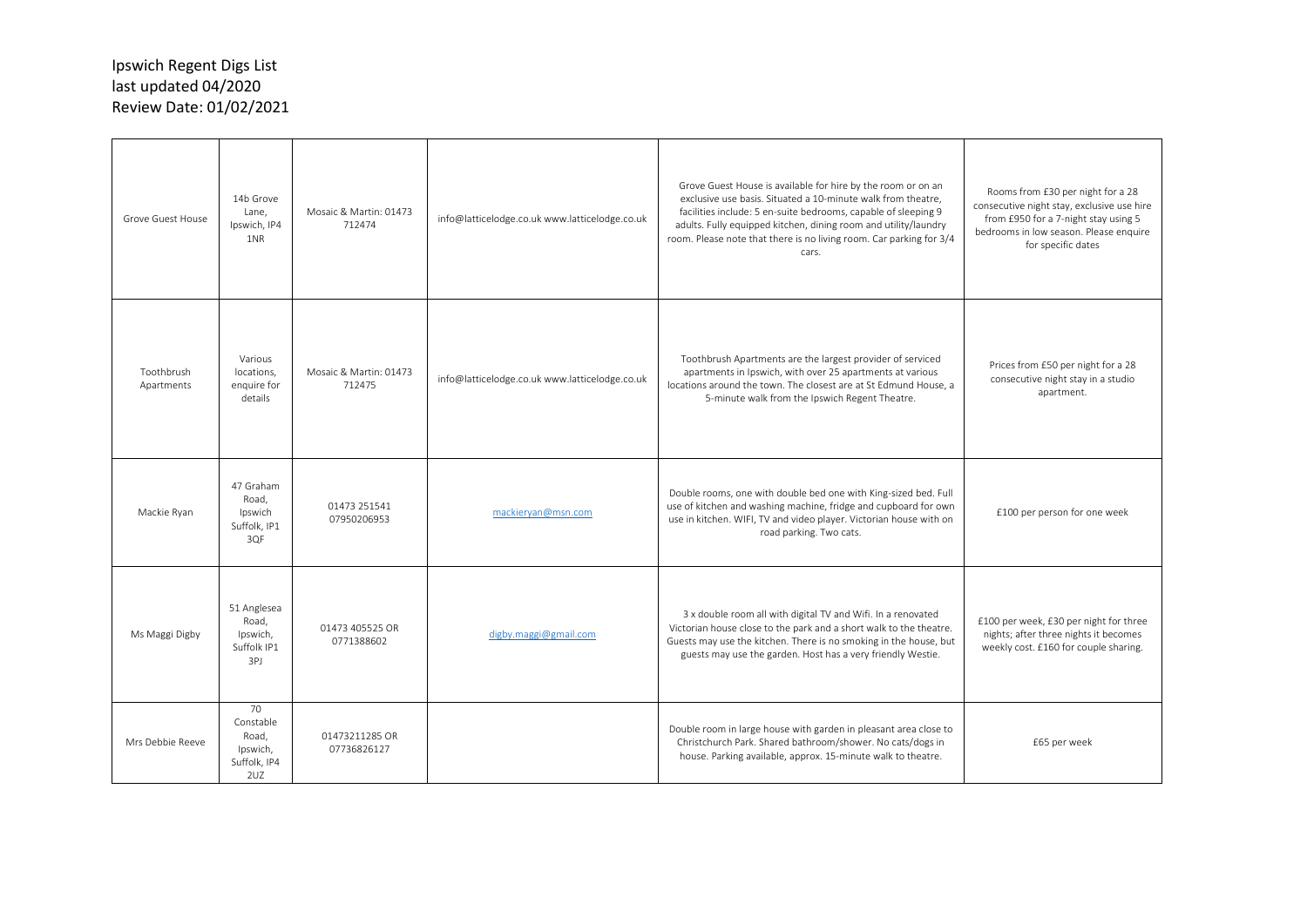| Mrs Annie Hallett | Broad View,<br>13<br>Constitution<br>Hill, Ipswich,<br>IP1 3RG                         | 01473 219970 OR<br>07879847811                         |                              | 2 double rooms in Edwardian House. Use of separate toilet,<br>bathroom and kitchen (self-contained area) on 2nd floor. TV, Wifi<br>available. Dog in household. Off road parking available. Approx.<br>20-minute walk to Theatre.                                                                                                       | £95 and £85 per week respectively                                                                  |
|-------------------|----------------------------------------------------------------------------------------|--------------------------------------------------------|------------------------------|-----------------------------------------------------------------------------------------------------------------------------------------------------------------------------------------------------------------------------------------------------------------------------------------------------------------------------------------|----------------------------------------------------------------------------------------------------|
| Mr James Brett    | Chilton<br>Lodge, 42<br>Chilton<br>Road.<br>Ipswich, IP3<br>8PD                        | 01473 717879                                           | chiltonlodge@yahoo.com       | 2 large double room in 1930's bungalow. TV, DVD and Wifi<br>available. Tea and coffee included. Shared facilities including bath,<br>shower and use of kitchen. Evening meal/breakfast on request at<br>extra cost. Off road parking available. 2 cats in house. Approx. 20-<br>25 minute walk to theatre.                              | £65 per week (single occupancy),<br>couples or 2 sharing can be catered for<br>at additional cost. |
| Ruth Lincoln      | Apartment<br>210,<br>Capstan<br>House, 51<br>Patterson<br>Road.<br>Ipswich, IP3<br>OBB | 01473 210246 OR<br>07950025234 (text is<br>preferable) | ruth lincoln@hotmail.com     | 1 lovely double room in Marina apartment. Own<br>bathroom/shower (not en-suite). Help yourself to breakfast, use<br>of kitchen, laundry facilities and lounge. Smoking allowed (lounge<br>and balcony only). Parking permit available on request. Wifi.<br>Accessible property for disabled guests, various mobility aids<br>available. | £25 per night for 1-2 nights. £20 per<br>night for 3 nights or more, £120 a week<br>(7 nights)     |
| Ms Cathy Cassidy  | 14 Pine<br>View Road.<br>Ipswich, IP1<br>4HS                                           | 01473 401755                                           | cathy10@ntlworld.com         | Double room with TV. Own bathroom, Wifi available, shared<br>kitchen. 1 Labrador and 4 cats in house. Non-smoking preferred.<br>Off road parking available. Approx. 20-25-minute walk to town<br>centre and Theatre                                                                                                                     | £105 per person per week. £15 per<br>night, couples negotiable.                                    |
| Mr James Wallace  | 9 Bolton<br>Lane.<br>Ipswich, IP4<br>2BX                                               | 07850513247                                            | wallacejames2010@hotmail.com | Double and single room available in large Victorian town house.<br>Friendly, professional landlord. Shared kitchen and bathroom. TV<br>and Wifi available. No smoking. No pets lease, on street parking<br>available. Approx. 5-minute walk to town centre and Theatre                                                                  | Double: £85 per week, single: £75 per<br>week. Daily rate available on request.                    |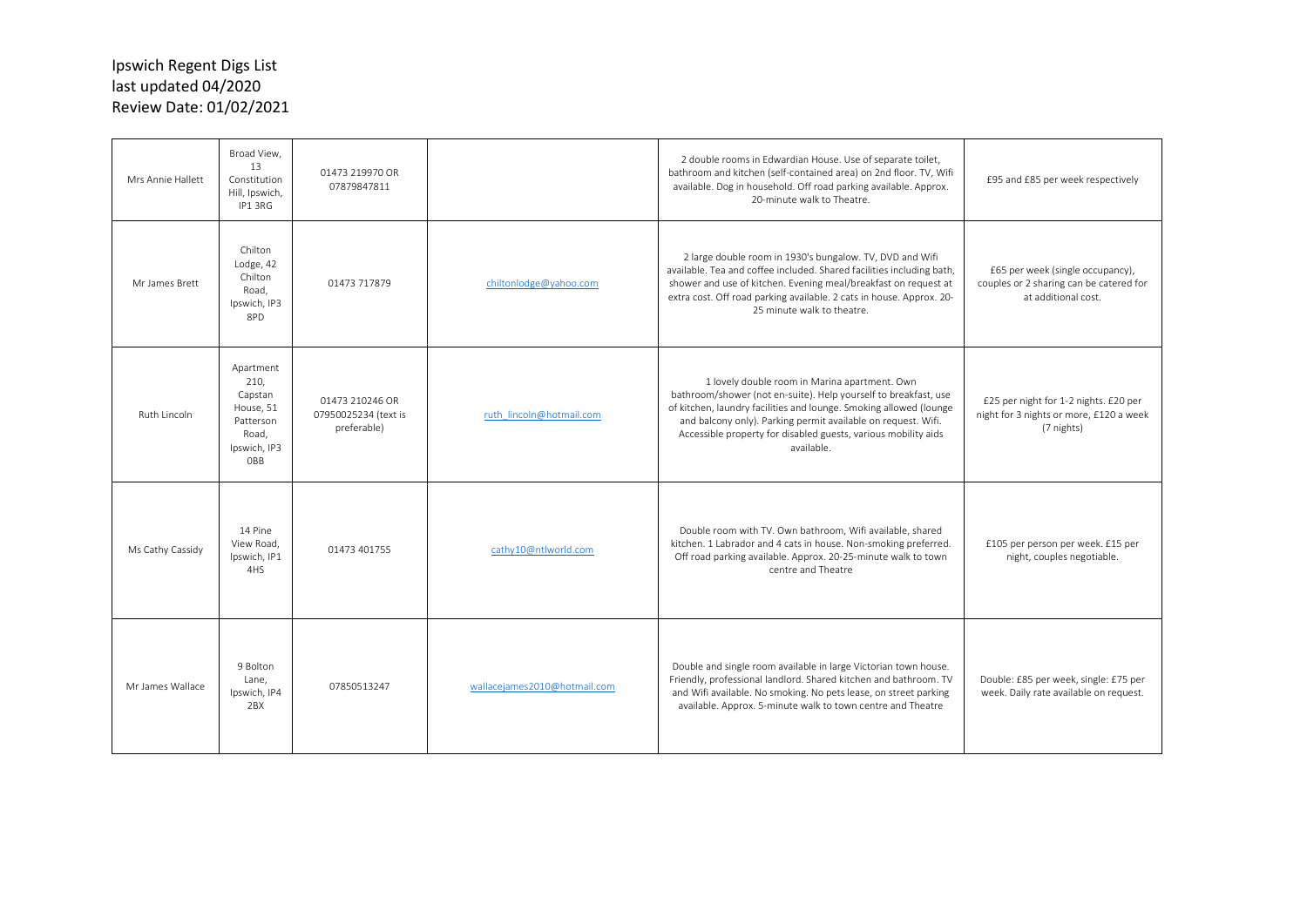| Mis Pippa Travis-<br>Williams  | The Retreat,<br>187<br>Cemetery<br>Road,<br>Ipswich Ip4<br>2HL                | 07875176626                 | pippatravis43@aol.com                                                  | Fully furnished large single room in 3 storey Victorian town house.<br>Friendly and professional landlady and cat. Shared kitchen,<br>bathroom and living room. TV and Wifi available. No smoking. No<br>pets lease, on street parking available. Approx. 5-minute walk to<br>town centre and Theatre                                                         | £15 per night or £90 per week                               |
|--------------------------------|-------------------------------------------------------------------------------|-----------------------------|------------------------------------------------------------------------|---------------------------------------------------------------------------------------------------------------------------------------------------------------------------------------------------------------------------------------------------------------------------------------------------------------------------------------------------------------|-------------------------------------------------------------|
| Mr John Pollard                | 20 Arundel<br>Way,<br>Ipswich, IP3<br>8SG                                     | 01473 270323<br>07826835018 | jepollard70@hotmail.com                                                | Comfortable quiet double room for single use. No smoking in<br>house, one cat, ample on street parking. On bus route, 10-15-<br>minute drive to Theatre.                                                                                                                                                                                                      | £15 night, £90 for a full week.                             |
| Jane Feagan                    | Heathcote,<br>102<br>Woodbridge<br>Road.<br>Rushmere St<br>Andrew, Ip4<br>5RA | 07891865314                 | janefeagan@hotmail.com                                                 | Detached property sitting in approx. 1 acre of land. Drive for up to<br>10 cars, 1 bedroom with large en-suite, super king-size bed,<br>wardrobes. 2nd bedroom with king-size bed and large fitted<br>wardrobe and has sole use of family bathroom. Use of own large<br>TV lounge and full use of kitchen/utility room. Must be OK with<br>two friendly dogs. | price available on request.                                 |
| Helen Clarke OR<br>Sally Frost | VII<br>Apartments,<br>4-6 St Peters<br>Street.<br>Ipswich, IP1<br>1XB         | 01473 261771                | helen.clarke@sevenproperty.co.uk OR<br>sally.frost@sevenproperty.co.uk | Superior deluxe 1-bedroom apartment & loft apartment, 1<br>bedroom luxury apartment suite. Only minutes away from<br>Theatre and reduced rates if stay is over a week. Nightly rates:<br>apartment and loft lowest price, Luxury apartment suite at higher<br>rate.                                                                                           | 1-2 nights, £75-£90, 3-5 nights £65-£75,<br>7days £360-£385 |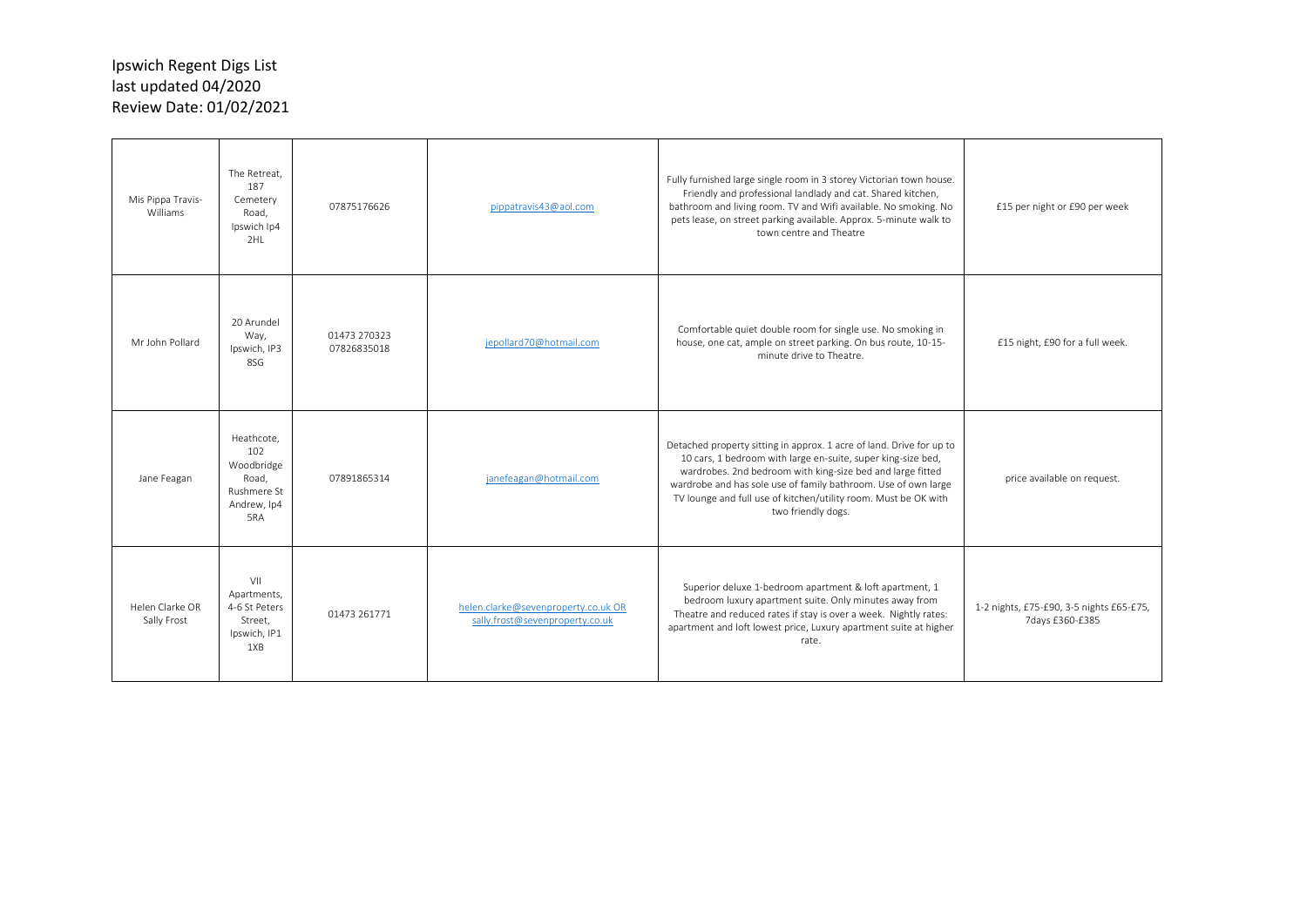| Cathy Shelbourne    | 31 Cecil<br>Road,<br>Ipswich, IP1<br>3NW                               | 07764212451  | cshel@btinternet.com      | Large room available with double bed and en-suite, convenient<br>for town centre, theatre, railway station, restaurants and shops.<br>Room overlooks the garden and catches the evening sun, of road<br>parking available. Elderly and very friendly dog.                                                                                                                     | £100 per week, includes Wifi, utilities<br>and weekly cleaning/laundry |
|---------------------|------------------------------------------------------------------------|--------------|---------------------------|-------------------------------------------------------------------------------------------------------------------------------------------------------------------------------------------------------------------------------------------------------------------------------------------------------------------------------------------------------------------------------|------------------------------------------------------------------------|
| Cathy Shelbourne    | The Giraffe<br>House, 22a<br>Spring Road,<br>Ipswich, Ip4<br>2RT       | 07764212451  | cshel@btinternet.com      | A brand new, detached, ground floor house within 10 minutes'<br>walk from the theatre. Bedroom has two single beds which also<br>form on large double bed, bathroom with electric shower and<br>WC, living room with sofa bed, with real mattress. TV, well<br>equipped kitchen area, bi-fold doors lead to private garden.<br>Under floor heating, 2 off road parking spaces | £20 per week, includes Wifi, utilities,<br>weekly cleaning/laundry     |
| Patricia Menday     | Villa<br>Melagrano<br>338<br>Felixstowe<br>Road.<br>Ipswich IP3<br>9AA | 01473 430055 | melagrano@virginmedia.com | two apartments, special rate on theatre request. Self-contained,<br>services studio apartments within easy reach of town centre. Use<br>of all utilities, Wifi and weekly cleaning and change of bed linen<br>and towels, one bag of personal laundry per week. Visit website<br>www.villamelagrano.co.uk                                                                     | special rate £150 per week for single<br>occupancy                     |
| <b>Bob Williams</b> | 4 Tolworth<br>Road,<br>Ipswich, IP4<br>5AY                             | 07514420889  | bobby0864@gmail.com       | 2 bed double bedrooms, shared bathroom, wifi, 1 mile from<br>theatre.                                                                                                                                                                                                                                                                                                         | £15 per night                                                          |